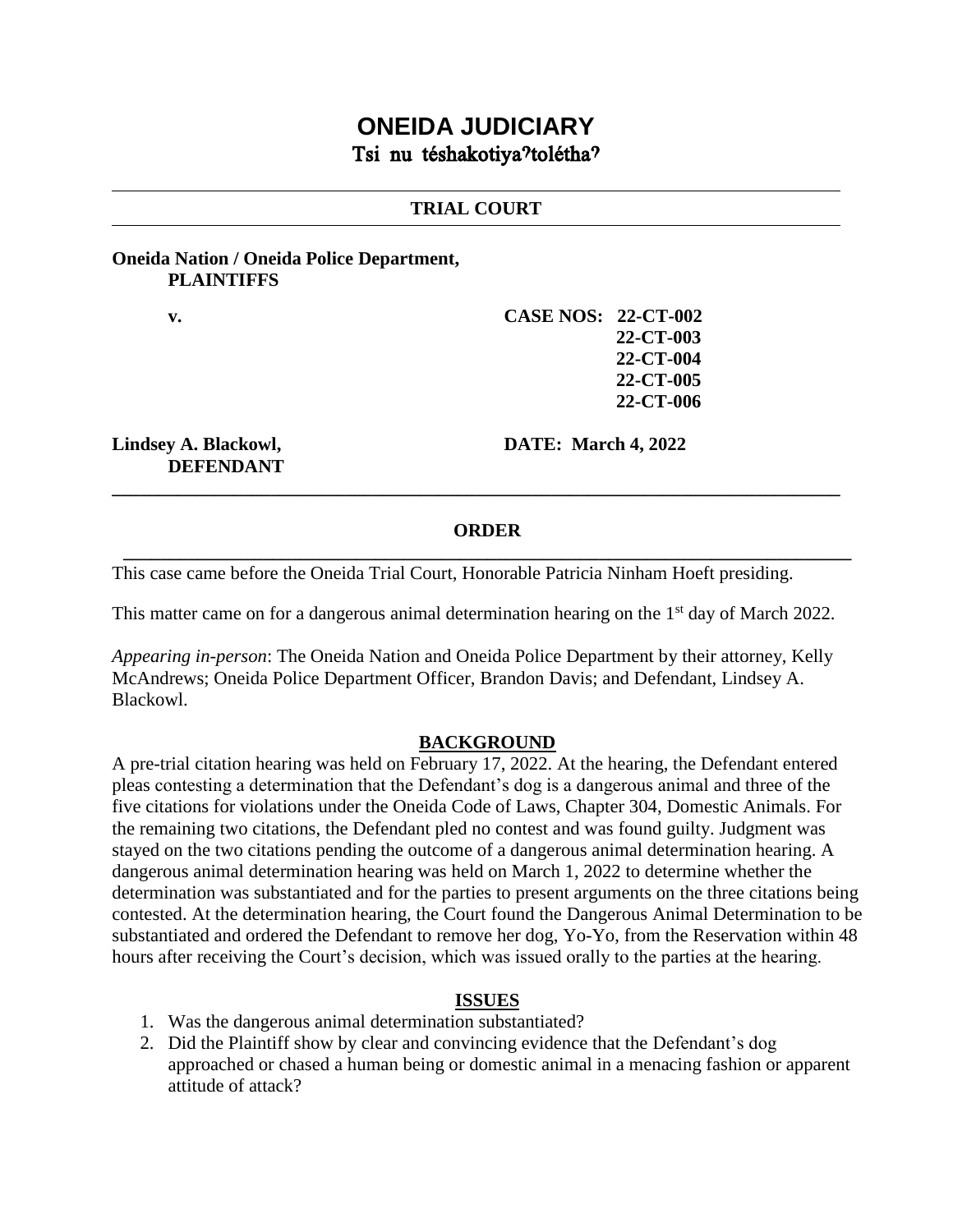- 3. Did the Plaintiff show by clear and convincing evidence that the Defendant was in possession of a dangerous dog?
- 4. Did the Plaintiff show by clear and convincing evidence that the Defendant did not obtain a license for the Defendant's dog?
- 5. Should the Court exercise discretion to determine substitutions or adjustments to the fines proposed as a result of the citations issued to the Defendant?

## **PRINCIPLES OF LAW**

# **Oneida Code of Laws Title 3. Health and Public Safety, Chapter 304 – Domestic Animals 304.6. Dogs and Cats**

304.6-1. *License Required*. An owner shall be required to obtain a license for any dog or cat five (5) months of age or older on an annual basis.

304.6-2. *Rabies Vaccinations Required*. An owner shall be required to obtain a rabies vaccination for any dog or cat five (5) months of age or older.

304.6-4. *Running at Large*. An owner shall not allow a dog or cat to run at large by being any place except upon the premises of the owner, unless the dog or cat is crated, penned, or on a leash under the control of a person physically able to control the animal.

304.6-5. *Nuisance*. An Oneida Police Officer or Oneida Conservation Warden may pick up and impound a dog or cat that has been found to be a nuisance. A dog or cat shall be found to be a nuisance if the actions of the dog or cat:

(a) resulted in two (2) or more verified disturbances due to excessive barking and/or other noise by the animal, or the animal running at large; and/or

(b) resulted in one (1) or more verified disturbance due to threatening behavior by the animal running at large.

### **304.10. Dangerous Animals**

304.10-1. *Dangerous Animals*. No person shall own, keep, possess, return to or harbor a dangerous animal. An animal shall be presumed to be dangerous if the animal:

(a) approaches or chases a human being or domestic animal in a menacing fashion or apparent attitude of attack.

304.10-2. *Dangerous Animal Determination*. An Oneida Police Officer or Oneida Conservation Warden may determine an animal to be dangerous whenever, upon investigation, the officer finds that the animal meets the definition of dangerous animal provided in section 304.10-1.

(a) Upon making a determination that an animal is dangerous, the Oneida Police Officer or Oneida Conservation Warden shall issue a written order with an accompanying citation declaring the animal to be dangerous.

(b) The citation and order shall be personally delivered to the apparent owner or custodian of the dangerous animal.

(c) Upon receipt of the written order and accompanying citation the owner shall remove the dangerous animal from the Reservation within three (3) business days.

304.10-3. *Contesting a Dangerous Animal Determination*. If the owner wishes to contest the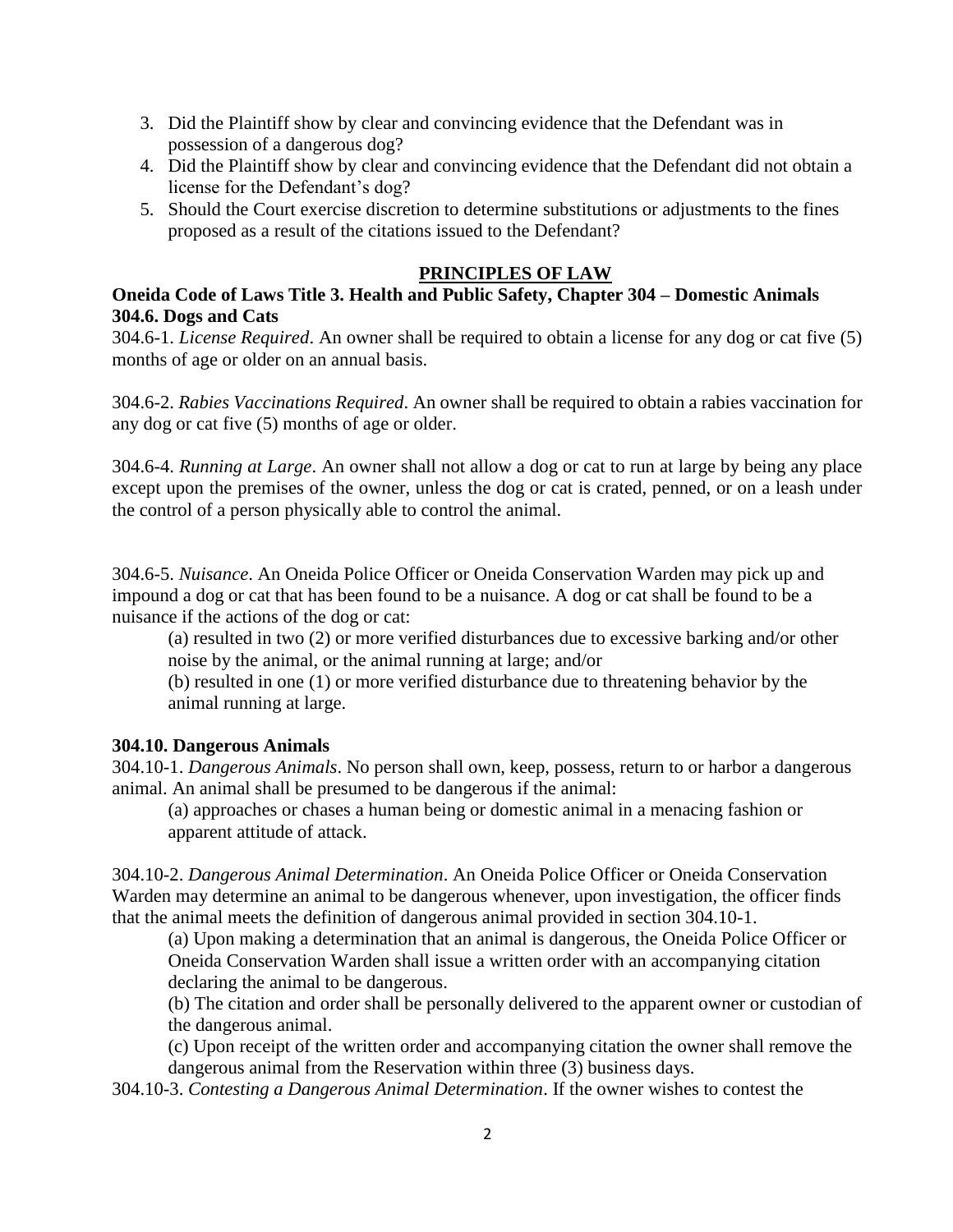dangerous animal determination, he or she shall file with the Trial Court a written objection to the order within three (3) business days of receipt of the order.

(a) The written objection shall include specific reasons for objecting to or contesting the order. An owner may argue an animal should not be deemed dangerous due to the animal biting, attacking or menacing any person and/or domestic animal because the animal was acting to:

(1) defend its owner or another person from an attack by a person or animal;

(2) protect its young or another animal;

(3) defend itself against any person or animal which has tormented, assaulted or abused it; and/or

(4) defend its owner's property against trespassers.

304.10-4. *Dangerous Animal Determination Hearing*. A hearing on the dangerous animal determination shall be held within fourteen (14) days of submission of the written objection with the Trial Court. At the hearing, the Trial Court shall determine whether the determination that the animal is dangerous should be substantiated.

(a) If the Trial Court concludes that the determination that the animal is dangerous is substantiated, then the Trial Court shall issue an order that mandates the animal be removed from the Reservation within forty-eight (48) hours of the determination.

(1) The order shall contain the requirement that the owner notify the Oneida Police Department within twenty-four (24) hours if the dangerous animal has been sold or been given away. If the dangerous animal has been sold or given away, the owner shall also provide the name, address and telephone number of the new owner of the dangerous animal. If the dangerous animal is sold or given away to a person residing outside the Reservation or to a person or entity that falls outside of the jurisdiction of this law, the owner shall present evidence to the Oneida Police Department showing that he or she has notified the police department or other law enforcement agency of the animal's new residence, including the name, address and telephone number of the new owner. The Oneida Police Department shall forward all such notifications to the Environmental, Health, Safety, and Land Division within a reasonable amount of time.

304.10-5. *Appeal of the Trial Court's Decision*. An appeal of the Trial Court's decision on the dangerous animal determination may be appealed to the Nation's Court of Appeals.

(a) An appeal shall be submitted to the Court of Appeals within five (5) business days from the date of the Trial Court's decision.

(b) Upon an appeal to the Court of Appeals, the order to remove the animal from the Reservation or any order to destroy an animal is stayed pending the outcome of the appeal.

#### **Oneida Code of Laws Title 8. Judiciary, Chapter 807 - Citations**

807.6-2. *Citation Hearing*. For all persons entering a plea contesting the fact that he or she committed the act for which a citation was issued, the Court shall schedule a hearing as expeditiously as possible, provided that it shall be scheduled within ninety (90) days of the date of the pre-hearing when possible.

(a) The burden of proof at the citation hearing shall be by clear and convincing evidence.

(b) As a result of the citation hearing the Court may issue an order which includes a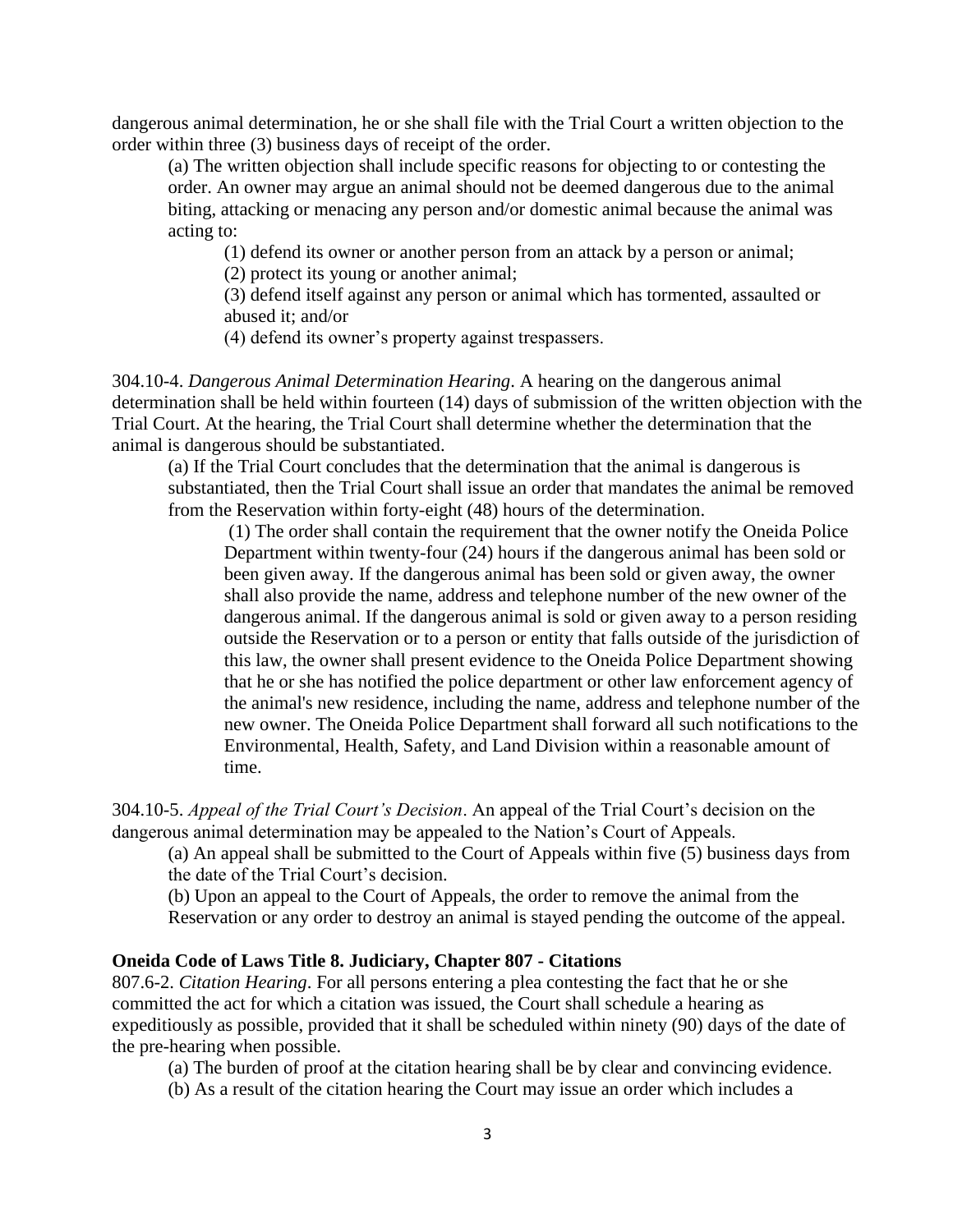determination as to the underlying violation of law as well as any fine amount, restitution, suspension of any rights, privileges, or licensures, and/or any other penalty as authorized by law.

# **FINDINGS OF FACT**

The Court finds as follows:

- 1. The Court has subject matter, personal, and territorial jurisdiction over this matter.
- 2. The Defendant received proper notice.
	- a. At the February 17, 2022 pre-trial citation hearing:
		- i. The Court found that the determination letter failed to explain the Defendant was required to remove her dog, Yo-Yo, from the Reservation or file with the Trial Court a written objection, within three business days after receiving the determination.
		- ii. The Plaintiff admitted the December 7, 2021 determination letter was not clear and requested the Defendant be allowed to submit her objection to the dangerous animal determination at the pre-trial hearing. The Court agreed and accepted the Defendant's objection to the dangerous animal determination.
- 3. A Dangerous Animal Determination hearing was held on March 1, 2022 within the required 14-day timeline.
- 4. The Defendant did not submit a list of witnesses or evidence on or before the close of discovery as ordered by the Court.
	- a. At the Determination hearing:
		- i. The Defendant said she did not intend to submit a list of witnesses or other evidence because, after reviewing the Plaintiff's submission of witnesses and evidence prior to the hearing, any witnesses and evidence the Defendant would have provided were already being provided by the Plaintiff.
		- ii. The Court granted the Plaintiff's request to provide the Defendant with a binder containing paper copies of Plaintiff's evidence.
- 5. At the determination hearing, the parties agreed to address the following:
	- a. The dangerous animal determination and 22-CT-005, both issued to the Defendant on December 7, 2021.
		- i. The citation was issued for a November 26, 2021 violation of 304.10-1, *Possessing a Dangerous Animal,* \$500.00 fine plus \$25.00 court costs.
	- b. Two citations, 22-CT-004 and 22-CT-006 for violations of 304.6-2, *Rabies Vaccination Required*, \$75.00 fine plus \$25.00 court costs, and 304.6-1, *License Required*, \$25.00 fine plus \$25.00 court costs; and
	- c. Lifting the stay on judgment of the two citations the Defendant pled no contest to determine fines and penalties for 22-CT-002, 304.6-5, *Nuisance Animal*, 3rd Offense, \$500.00 fine plus \$25.00 court costs and 22-CT-003, 304.6-4, *Animal Running at Large*, 3rd Offense, \$500.00 fine plus \$25.00 court costs.
		- i. The Defendant pled no contest to each citation and was found guilty, but judgment was stayed pending the outcome of the March 1, 2022 hearing.
- 6. The Defendant's dog is a silver female Labrador mix breed dog named Yo-Yo.
- 7. At the hearing, the Plaintiff motioned the Court to dismiss 22-CT-004, 304.6-2, *Rabies Vaccinations Required*, \$75.00 fine plus \$25.00 court costs.
	- a. The Plaintiff received proof from the Oneida Conservation/Land/Tsyunhekwa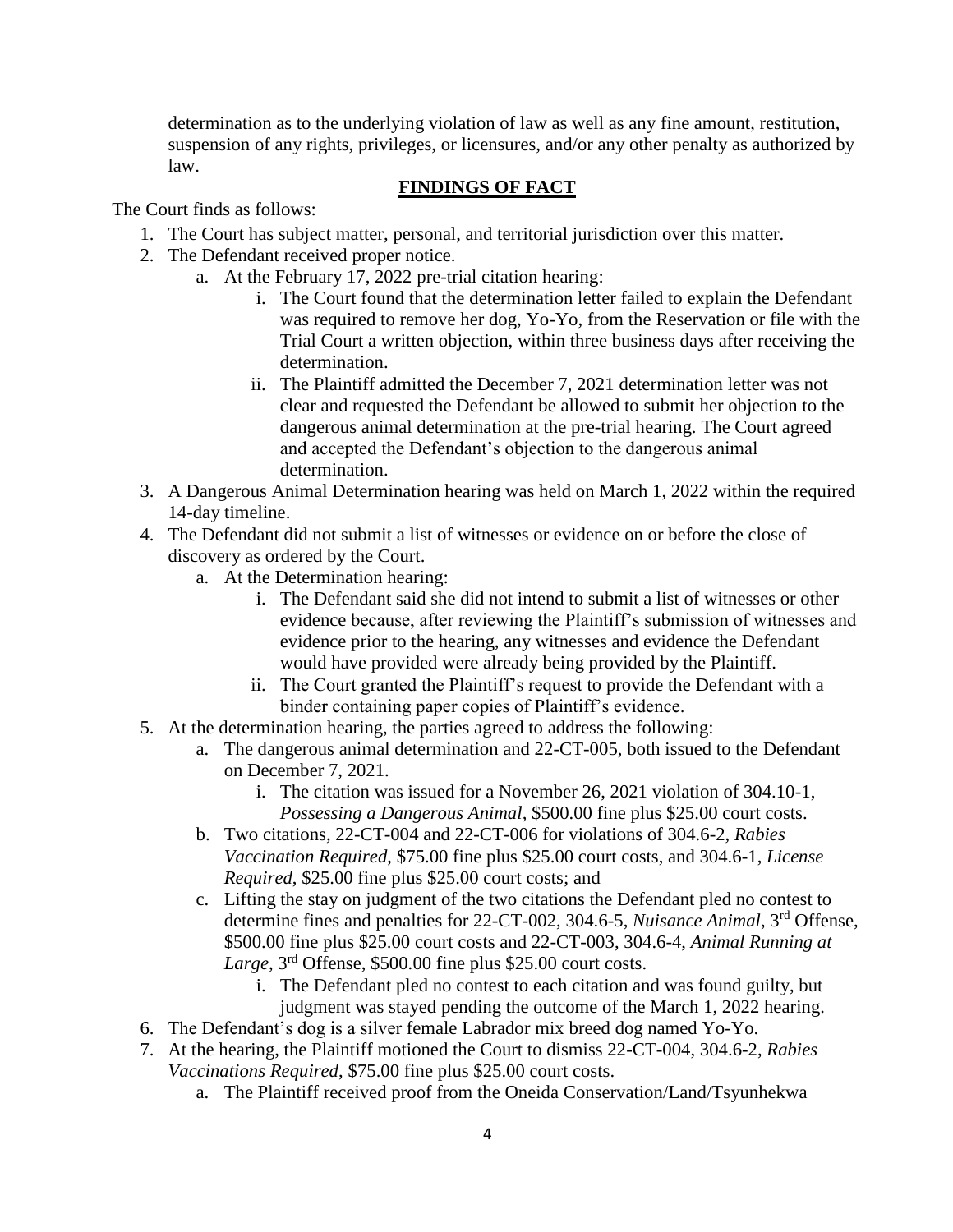Departments that Yo-Yo is vaccinated and was vaccinated over the period of time when the violation on November 26, 2021 was cited; the Defendant did not object and the Court granted the motion to dismiss during the hearing.

- 8. Steven P. La Pierre called the Oneida Police Department on November 26, 2021 to complain that the Defendant's dog was on his property where it barked and growled at him and his dog.
	- a. Mr. La Pierre lives next door to the Defendant and owns a white and brown Brittany dog. Mr. La Pierre keeps his dog in a pen that is attached to his garage with a door allowing his dog to go back and forth between the pen and garage; the dog is able to run out of the garage when the door is opened.
	- b. The Defendant's dog has come onto Mr. La Pierre's property on multiple occasions and when his dog is outside.
	- c. On November 26, 2021, Mr. La Pierre and his wife were returning home and pulling into their garage when the Defendant's dog came onto their property. During this encounter:
		- i. The Defendant's dog entered Mr. La Pierre's property;
		- ii. While Mr. La Pierre was in his garage and getting out of his vehicle, the Defendant's dog was barking and growling;
		- iii. Mr. La Pierre said he knew it was the Defendant's dog growling because his dog does not growl;
		- iv. The Defendant's dog was behind Mr. La Pierre's truck that was parked near his open garage door;
		- v. The Defendant's dog did not lunge at Mr. La Pierre during this encounter;
		- vi. Mr. La Pierre yelled at the Defendant's dog to go home and remained standing outside to prevent the Defendant's dog from returning;
		- vii. Mr. La Pierre is afraid the Defendant's dog will eventually bite his dog or a family member. He keeps a 3-foot metal rod/bar in his garage to take defensive action, if needed. Mr. La Pierre also installed a doorbell ring video to monitor when the Defendant's dog is on his property. Mr. La Pierre carries a gun and will shoot the dog, if attacked.
		- viii. Mr. La Pierre was able to identify the dog to be the Defendant's dog because the dog has been on his property on multiple occasions and worn a path from the Defendant's home to his home; he has watched the Defendant's dog use the path when leaving his property.
	- d. The Plaintiff presented a doorbell ring video recording of Mr. La Pierre's November 26, 2021 encounter with the Defendant's dog. The Court watched the video which showed images and sounds of:
		- i. Mr. La Pierre's dog running behind his vehicle as he pulled into his garage;
		- ii. The Defendant's dog cannot be seen in the video;
		- iii. Barking and growling while Mr. La Pierre is in his garage; Mr. La Pierre was unable in his testimony to identify what dog in the video was barking and growling because he was testifying by telephone and unable to watch the video;
		- iv. Mr. La Pierre walking out of his garage toward the pine trees on the side of his house and yelling at the Defendant's dog, "Get out of here. Go home."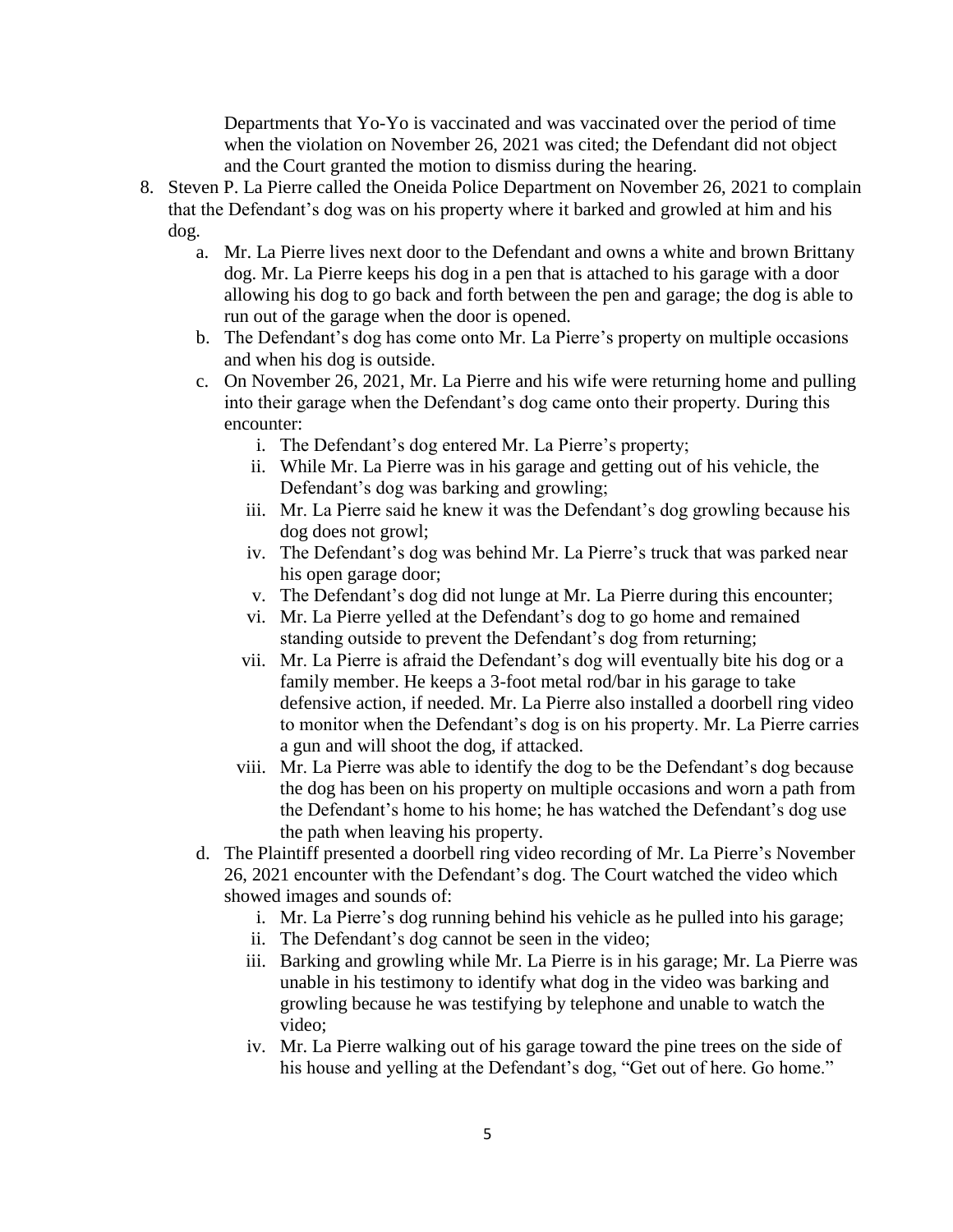- 9. Oneida Police Officer Brandon Davis responded on November 26, 2021 to Mr. La Pierre's call about the Defendant's dog.
	- a. Officer Davis met with Mr. La Pierre shortly after his encounter with the Defendant's dog on November 26, 2021 and took Mr. La Pierre's written statement.
	- b. Officer Davis investigated the complaint by:
		- i. Meeting with Mr. La Pierre, reviewing his written statement and watching the doorbell video recording provided by Mr. La Pierre of the November 26, 2021 encounter between Mr. La Pierre and the Defendant's dog;
		- ii. Examining the Defendant's dog's history of citations issued for violations occurring on May 16, 2021, May 26, 2021, and January 14, 2021.
		- iii. Examining the Police Department's history of making multiple calls to the Defendant's home to respond to complaints about Yo-Yo and the Defendant's history of not responding to previous citations to prevent the violations from being repeated; and
		- iv. Talking with the Defendant and her spouse about the violations on November 26, 2021.
- 10. The Defendant did not present any defenses as allowed in 3 O.C. 304.10-3(a) to show her dog was acting to defend its owner, protect its young or another animal, defend itself or its owner's property against trespassers.
- 11. The Defendant's dog is a family dog, treated as a family member, and safely plays with the Defendant's children. The Defendant has never seen her dog act in a dangerous manner.
- 12. The Defendant obtained a license for Yo-Yo on February 16, 2022. The Defendant did not obtain a license for Yo-Yo in 2021.
- 13. The Plaintiff requested the Court to order fines and court costs as indicated on each citation.
- 14. At the hearing, the Court concluded that the Defendant's dog, Yo-Yo, was properly determined to be a dangerous animal. After finding the determination to be substantiated, the Court ordered the Defendant to remove Yo-Yo from the Oneida Reservation within 48 hours of receiving the Court's oral conclusion.
	- a. The 48-hour time period begins on March 1, 2022, at 12:45 p.m., and expires on March 3, 2022, at 12:45 p.m.

# **ANALYSIS**

When an Oneida Police Officer makes a determination that a dog is a dangerous animal and the dog's owner objects to the determination, the Court must conduct a hearing to determine if the officer's determination was substantiated and to hear any defenses presented by the Defendant to show why the animal should not be deemed dangerous. However, to be deemed a dangerous dog, the Plaintiff must first prove that the animal meets the definition of dangerous animal provided in 3 O.C. 304.10-1(a). To prove the animal is a dangerous dog, the Plaintiff must show by clear and convincing evidence that the Defendant's dog approached or chased a person or domestic animal in a menacing fashion or apparent attitude of attack in accordance with O.C. 304.10-1(a).

### **1. Plaintiff must show by clear and convincing evidence that the Defendant's dog is a dangerous animal as defined by O.C. 304.10-1(a).**

First, the Plaintiff argues that the Defendant's dog approached Steven P. La Pierre and his dog in a menacing fashion because the Defendant's dog was on Mr. La Pierre's property standing unprovoked by his truck parked near his open garage door, was unattended, and was barking and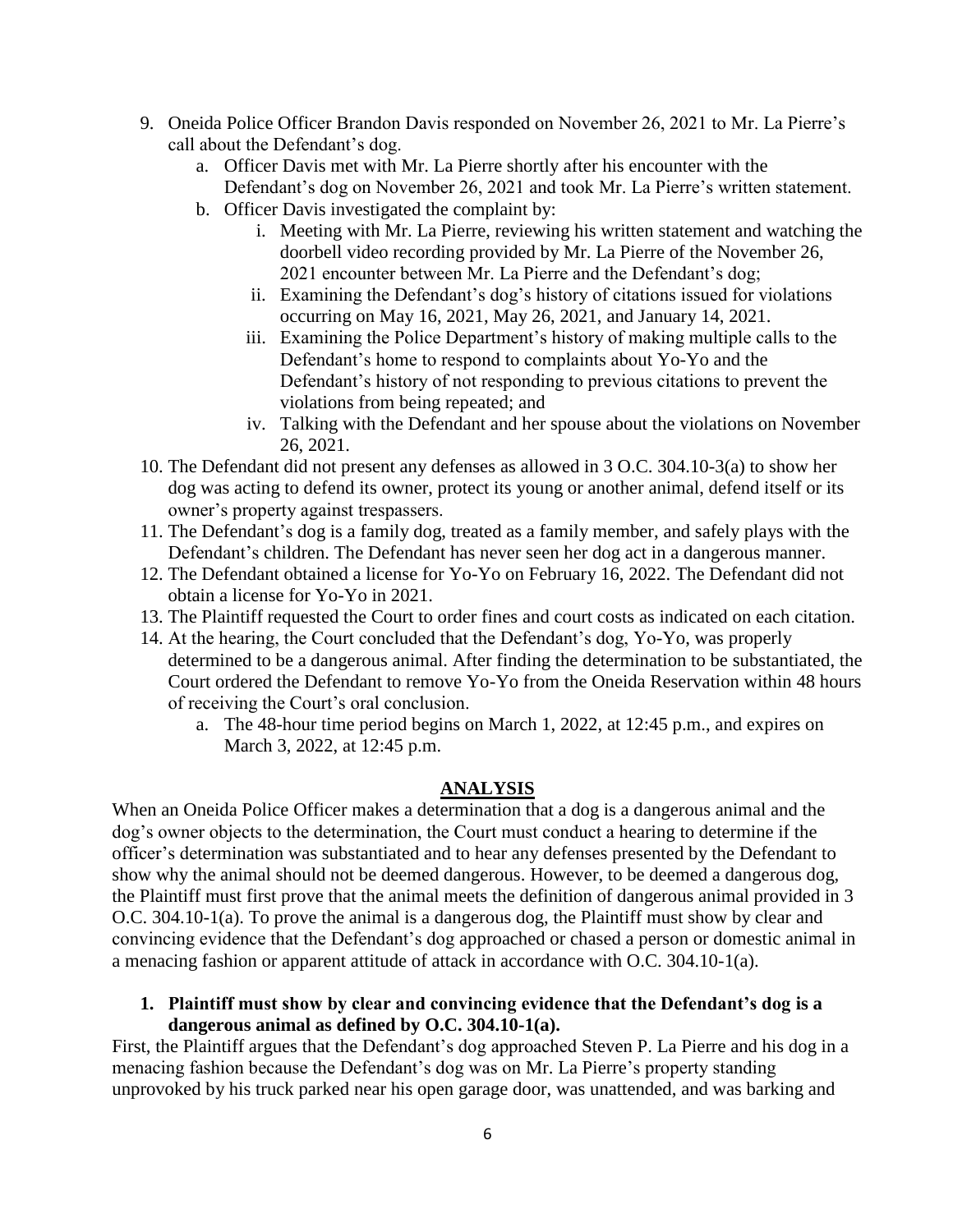growling. The law does not define the term "approach," but according to the online dictionary, Meriam-Webster.com, the term's plain meaning is "near" which means to be "within a short distance" of something. Here, Mr. La Pierre testified that on November 26, 2021, he saw the Defendant's dog standing next to his truck that was parked outside near his open garage door. He testified he expected the Defendant's dog to enter his garage if he had not walked out of the garage and toward the Defendant's dog. Mr. La Pierre testified he recognized the dog to be the Defendant's dog because he has seen the dog on his property on multiple occasions and watched the Defendant's dog return to the Defendant's home using a path it has worn between his home and the Defendant's home. To corroborate Mr. La Pierre's direct testimony, Plaintiff presented a doorbell video recording of the encounter provided by Mr. La Pierre. In the video recording, Mr. La Pierre's dog is the only dog to be seen. Mr. La Pierre testified the Defendant's dog could not be seen because it was standing behind the parked truck which is out of the video camera's view. As a result, the video fails to corroborate Mr. La Pierre's assertion that it was the Defendant's dog he saw in his yard. However, the video does not disprove Mr. La Pierre's assertion. The Court acknowledges Mr. La Pierre's history in dealing with the Defendant's dog gives him the background necessary to identify the Defendant's dog when he sees it. Officer Davis's testimony shows it is highly likely that Mr. La Pierre accurately identified the Defendant's dog due to Mr. La Pierre's previous complaints filed with the Police Department regarding the Defendant's dog being in Mr. La Pierre's yard. Officer Davis testified the Defendant's dog has a history of violations for running at large and nuisance behavior occurring on Mr. La Pierre's property and on the property of other surrounding neighbors. Officer Davis provided the Court with copies of previous citations issued to the Defendant for violations on January 14, 2021; May 16, 2021; and May 26, 2021. Citations issued for violations on May 26, 2021 of running at large and nuisance violations stem from the Defendant's dog being on Mr. La Pierre's property. At the hearing, the Defendant provided no evidence showing reasons why Mr. La Pierre's identification of her dog was mistaken or untruthful. Based on Mr. La Pierre's testimony that he saw first-hand the Defendant's dog on November 26, 2021 on his property and standing near his open garage and the testimony by Officer Davis about Yo-Yo's documented history of being off the Defendant's property on multiple occasions and in Mr. La Pierre's yard, the Court finds that the Plaintiff met its clear and convincing burden of proof showing Yo-Yo approached Mr. La Pierre and his dog by entering Mr. La Pierre's yard and standing near his open garage on November 26, 2021.

Next, the Plaintiff argues the Defendant's dog acted in a menacing fashion or apparent attitude of attack when it barked and growled at Mr. La Pierre and his dog. The law does not define the terms "menacing fashion" or "apparent attitude of attack." According to the online dictionary, Meriam-Webster.com, the plain meaning for the term menacing is threatening. The phrase "apparent attitude", as defined in the dictionary, means a state of readiness to respond in a certain way that is visible. Here, Mr. La Pierre testified that when he was getting out of his vehicle, he heard barking and growling. He testified that the Defendant's dog was growling because his dog does not growl. When the Court watched and listened to the doorbell ring video, barking and growling was heard but did not show what dog was barking and growling. Mr. La Pierre was unable to identify what dog in the video was barking and growling because he was testifying by telephone and could not see the video. As a result, the doorbell video recording did not corroborate Mr. La Pierre's direct testimony that he heard the Defendant's dog barking and growling. However, the video did not disprove Mr. La Pierre's assertion. The Defendant who was provided a copy of the recording prior to the hearing on February 28, 2022 did not present evidence to show that she watched the video in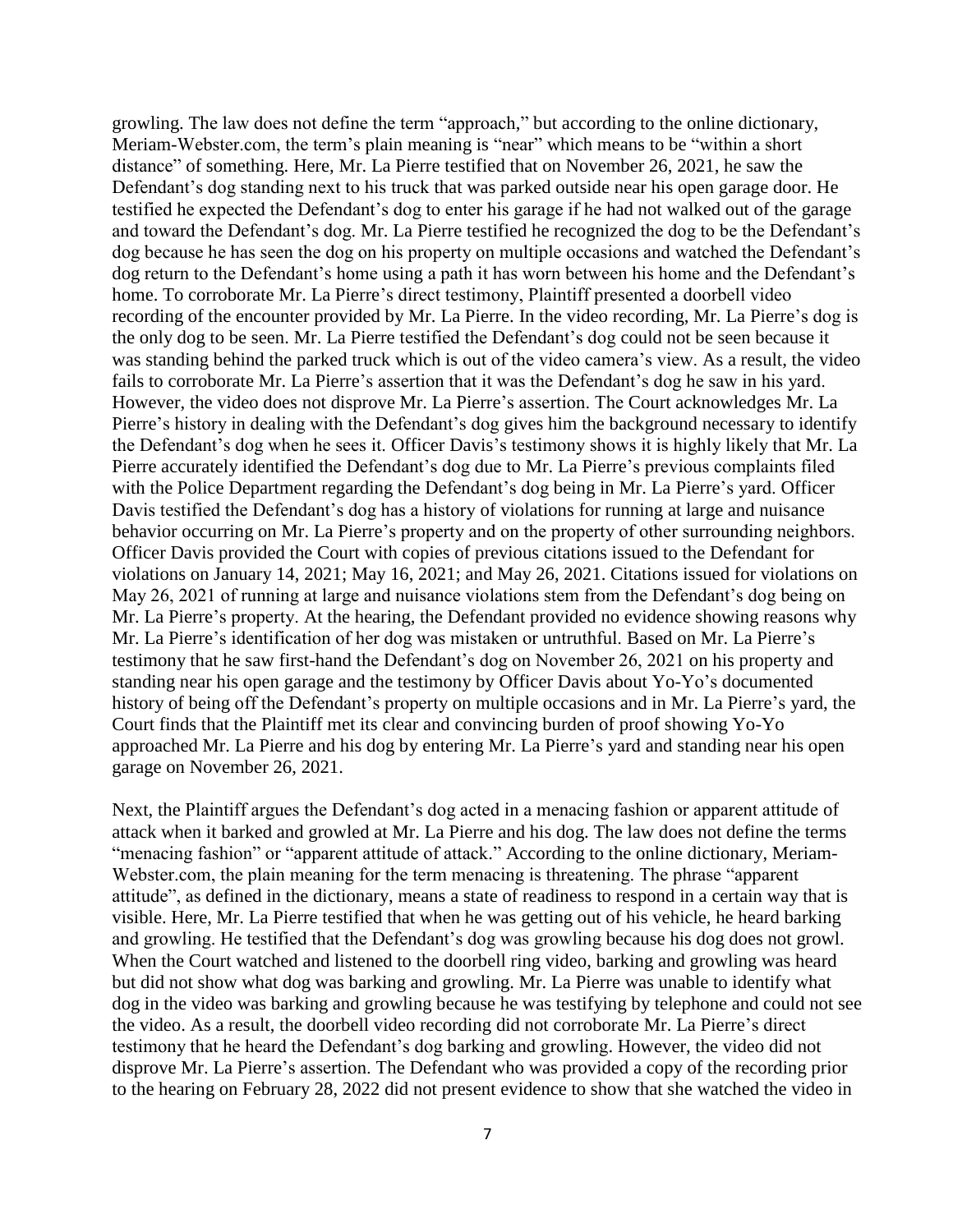order to determine if Mr. La Pierre was mistaken or untruthful when he said he heard the Defendant's dog barking and growling. During the hearing, the Defendant requested the Court to play the recording a second time in the courtroom so she could identify what dog was barking and growling. The Court acknowledges that it did not follow-up on Defendant's request after addressing other questions during the hearing. However, because the Defendant reviewed the recording prior to the hearing and did not present evidence at the hearing to refute Mr. La Pierre's statement, the Court finds its error in failing to follow-up with the Defendant's request during the hearing to be a harmless error. Mr. La Pierre testified that he is afraid that the Defendant's dog will eventually bite his dog or a family member if the Defendant continues to allow her dog to go onto his property, unattended and without his consent. He said he keeps a three-foot metal rod bar in his garage to take defensive action against the Defendant's dog, if needed. Mr. La Pierre also installed a doorbell ring video to monitor when the Defendant's dog is on his property. Mr. La Pierre said he carries a gun and will shoot the dog if he is attacked. Finally, Officer Davis testified that after evaluating the Defendant's dog's history of complaints, violations, and citations during 2021, he saw a pattern of Yo-Yo's behavior becoming more aggressive. Officer Davis testified that the Defendant's history of failing to respond to citations issued to her and take preventative measures makes it likely Yo-Yo will continue to enter Mr. La Pierre's property. Based on testimony by Mr. La Pierre and Officer Davis, it is clear and convincing that Mr. La Pierre heard the Defendant's dog barking and growling at him and his dog. In conclusion, the Court finds that the Plaintiff met its burden to prove by clear and convincing evidence to show that the Defendant's dog did the following as defined in 3 O.C. 304.10-1(a): approached or chased a person or domestic animal in a menacing fashion or apparent attitude of attack. Therefore, the Defendant's dog is presumed to be a dangerous animal as defined in 3 O.C. 304.10-1.

**2. Is the Oneida Police Department's Dangerous Animal Determination substantiated?**  When an Oneida Police Officer makes a determination that a dog is a dangerous animal and the dog's owner objects to the determination, the Court must conduct a hearing to determine if the Officer's determination was substantiated and to hear any defenses presented by the Defendant to show why the animal should not be deemed dangerous.

First, an officer meets their burden of proof by showing that their determination was supported or based on sufficient evidence and reasonably made. In this case, Officer Davis testified that he responded to Mr. La Pierre's call on November 26, 2021 to complain that the Defendant's dog was on his property. Officer Davis testified that he investigated the complaint and relied on the following evidence: Mr. La Pierre's verbal and written statements made to the officer shortly after the incident ended; Mr. La Pierre's doorbell ring video of the November 26, 2021 incident; a review of the Defendant's dog's history of citations, violations, complaints; a review of the Defendant's lack of responsibility to respond to the citations and failure to implement measures to prevent her dog from leaving her premises. Officer Davis testified that he also considered his own experience with Yo-Yo stemming from his responses to multiple complaints about Yo-Yo and meetings with the Defendant or her spouse. Additionally, Officer Davis testified that he based on his evaluation of the totality of the circumstances and the pattern of continued lack of responsibility by the Defendant to address complaints by her neighbors about Yo-Yo's violations committed when the Defendant allows the dog to run off the Defendant's premises unattended and uncontrolled. The Defendant did not present any defenses as allowed in section 304.10-3(a) to show her dog was acting to defend its owner, protect its young or another animal, defend itself or its owner's property against trespassers.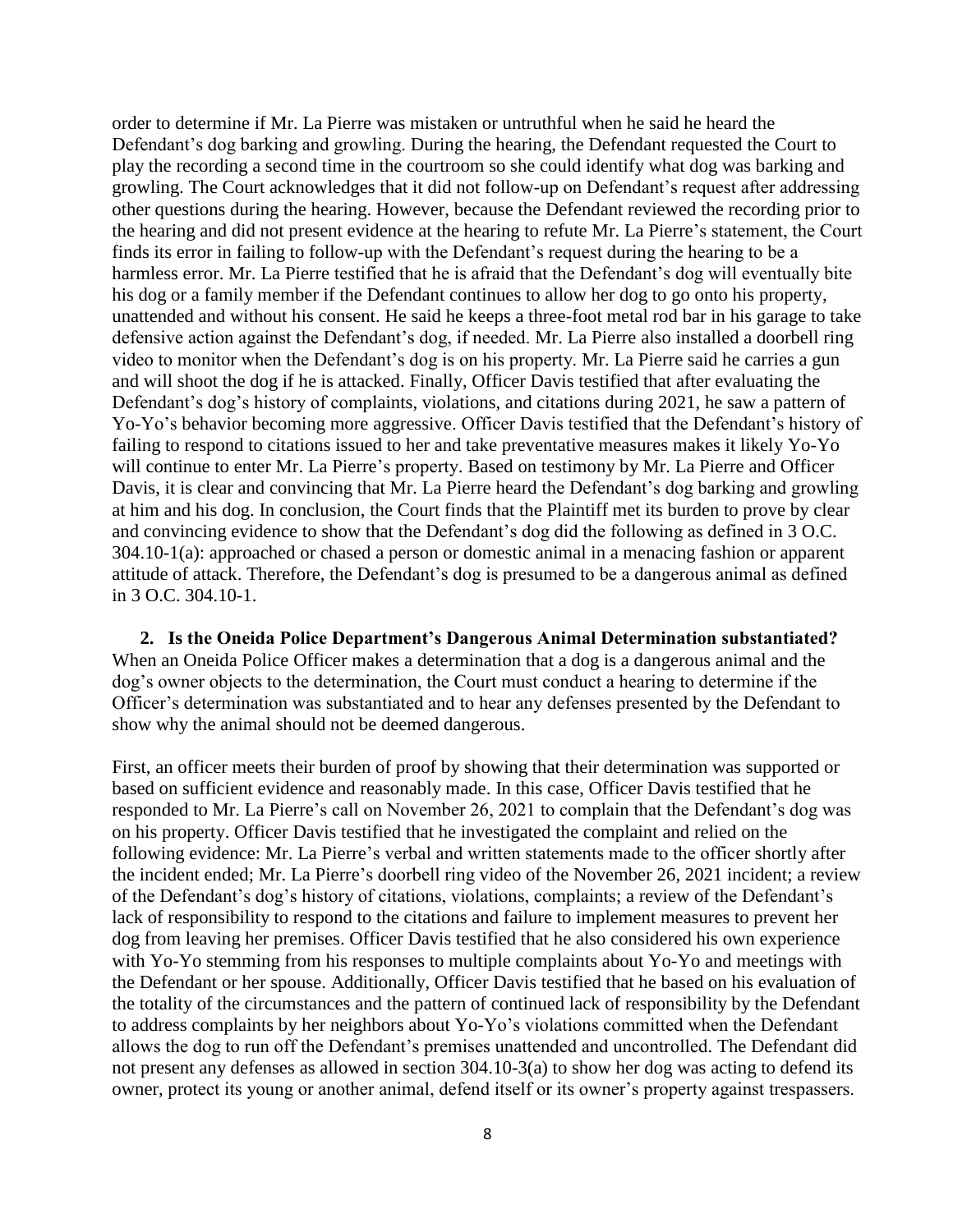The Court acknowledges the Defendant's lack of responsibility to safely and securely confine her dog to her premises after she was issued multiple citations in 2021, occurring in January, two times in May, and in November 2021. The Defendant's lack of responsibility creates a potentially dangerous situation that Yo-Yo may eventually cause bodily injury to a person or dog in the neighborhood or a neighbor may cause harm to Yo-Yo. Because Officer Davis based his determination on an evaluation of several different sources of evidence and did not rely solely on the incident occurring on November 26, 2021 and the Defendant presented no defense, the Court concludes that the Defendant's dog, Yo-Yo, was properly determined to be a dangerous animal.

### **3. The Plaintiff must show by clear and convincing evidence that the Defendant is in possession of a dangerous animal.**

The Defendant was issued citation, 22-CT-005, for a violation on November 26, 2021 of section 304.10-1, *Possessing a Dangerous Animal*. At a pre-trial citation hearing on February 17, 2022, the Defendant entered a plea contesting the citation and the Plaintiff notified the Court that the Defendant's dog lived with the Defendant. The Defendant was provided notice on December 7, 2021 that her dog was a dangerous animal when she was issued the citation, 22-CT-005, and the order determining her dog to be a dangerous animal. At the March 1, 2022 hearing, the Plaintiff provided the Court with evidence showing that the Defendant obtained a license for Yo-Yo that was issued on February 16, 2022 to the Defendant's spouse, Brandon Blackowl, who resides at the same address as the Defendant. Furthermore, the Defendant admitted Yo-Yo is her dog. Therefore, the Defendant is found guilty of possessing a dangerous dog as defined in section 304.10-1.

### **4. The Plaintiff must show by clear and convincing evidence that the Defendant failed to obtain a license for the Defendant's dog.**

The Defendant was issued citation, 22-CT-006, for a violation on November 26, 2021 of section 304.6-1. *License Required*. At a pre-trial citation hearing on February 17, 2022, the Defendant entered a plea contesting the citation. At the March 1, 2022 hearing, the Plaintiff presented copies of a February 28, 2022 e-mail correspondence between a representative of the Oneida Conservation/Land/Tsyunhekwa Departments and Plaintiff's attorney. Based on the correspondence, the Defendant obtained a license for Yo-Yo that was issued on February 16, 2022. The Defendant did not have a license for Yo-Yo in 2021. The Defendant testified that she did not know she was required to obtain a license for her dog. The Plaintiff showed by clear and convincing evidence that the Defendant did not obtain a license for Yo-Yo at the time she was issued a citation on November 26, 2021. Thus, the Court finds the Defendant guilty. At the hearing the Plaintiff motioned the Court to assess the fine of \$25.00 plus \$25.00 court costs.

### **5. The Court should not exercise discretion to determine adjustments to the fines proposed as a result of the citations issued to Defendant.**

The Defendant was issued five citations for violations on November 26, 2021 of the Nation's Domestic Animal Law, Chapter 304. Plaintiff asked the court to order fines and courts costs as issued on each citation which total \$1,625.00. While the Domestic Animal law defines a "fine" to mean a monetary punishment to a person violating the law, the Court acknowledges that a fine may also be used as a deterrent to motivate lawful conduct by persons. Section 304.12 provides the Court with discretion to substitute fines or penalties with community service. However, the Plaintiff did not request the Court to consider substitutions or adjustments to the monetary punishment. In this case, the Defendant is required to remove her dog from the Reservation because it was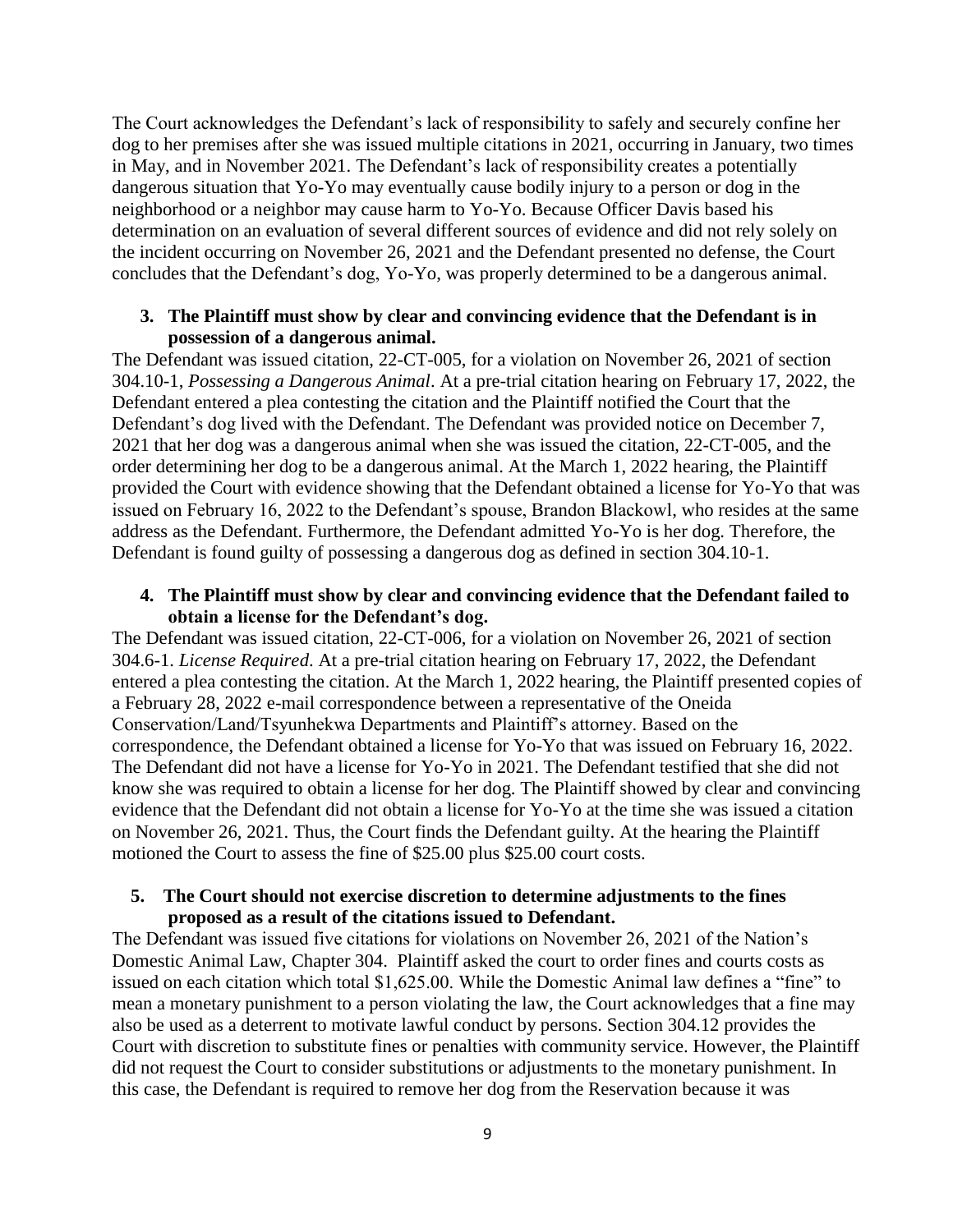determined to be a dangerous animal. Removal of a dangerous dog is one of two ways, the other being euthanasia of the dog, considered to be a last resort available to protect the health, safety and welfare of the neighborhood where the dog resides, specifically when the dog's owner fails to take responsibility to control the dog, as here. Because the Defendant continually failed to take responsibility for her dog after being notified on multiple occasions by police and being issued multiple citations in 2021, the Court will grant the Plaintiff's request to order the Defendant to pay the fines and court costs as presented on each of the four citations: 22-CT-002, 003, 005 and 006.

#### **ORDER**

- 1. The determination that Defendant's dog, Yo-Yo, is a dangerous animal is substantiated.
	- a. The Defendant shall remove Yo-Yo from the Reservation within 48 hours after the Court issued its determination. Because the determination was issued at the hearing on March 1, 2022, at 12:45 p.m., the 48-hour timeline expires on **March 3, 2022, at 12:45 p.m**.
	- b. The Defendant shall notify the Oneida Police Department within 24 hours after Yo-Yo is removed from the Reservation and shall provide the Department with the following information:
		- i. Name, address and telephone number of the new owner;
		- ii. Evidence showing the Defendant notified the police department or law enforcement agency having jurisdiction over Yo-Yo's new residence and providing that police/law enforcement agency the name, address and telephone number of Yo-Yo's new owner.
	- c. After expiration of the 48-hour timeline when the Defendant must remove Yo-Yo from the Reservation, the Oneida Police Department shall meet with the Defendant to verify that the dog was removed.
	- d. The order to remove Yo-Yo from the Reservation is stayed if the Defendant files an appeal within 5 business days after the Court issued its determination. Because the determination was issued at the hearing on March 1, 2022, the 5-day timeline to file an appeal expires on **March 8, 2022, at 4:30 p.m**.
		- i. If an appeal is filed before the 48-hour timeline expires, Yo-Yo may remain with the Defendant pending the outcome of the appeal.
		- ii. If an appeal is filed after Yo-Yo was removed from the Reservation and after the 48-hour timeline expired, the Defendant may reclaim Yo-Yo to allow the dog to remain with the Defendant pending the outcome of the appeal.
		- iii. If an appeal is timely filed and the removal order is stayed, the Defendant shall continue to comply with the requirements to securely confine Yo-Yo on the Defendant's premises pending the outcome of the appeal. The requirements are listed in section 304.10-4(b) and (c) and the December 7, 2021 Determination letter issued to the Defendant.
		- iv. The Defendant shall notify the Oneida Police Department that an appeal was filed within 24 hours after timely filing the appeal.
- 2. Citation, 22-CT-004, issued for a violation of 304.6-2, *Rabies Vaccination Required*, is dismissed.
- 3. Judgment is entered in favor of Petitioner and against the Defendant in the following amounts: